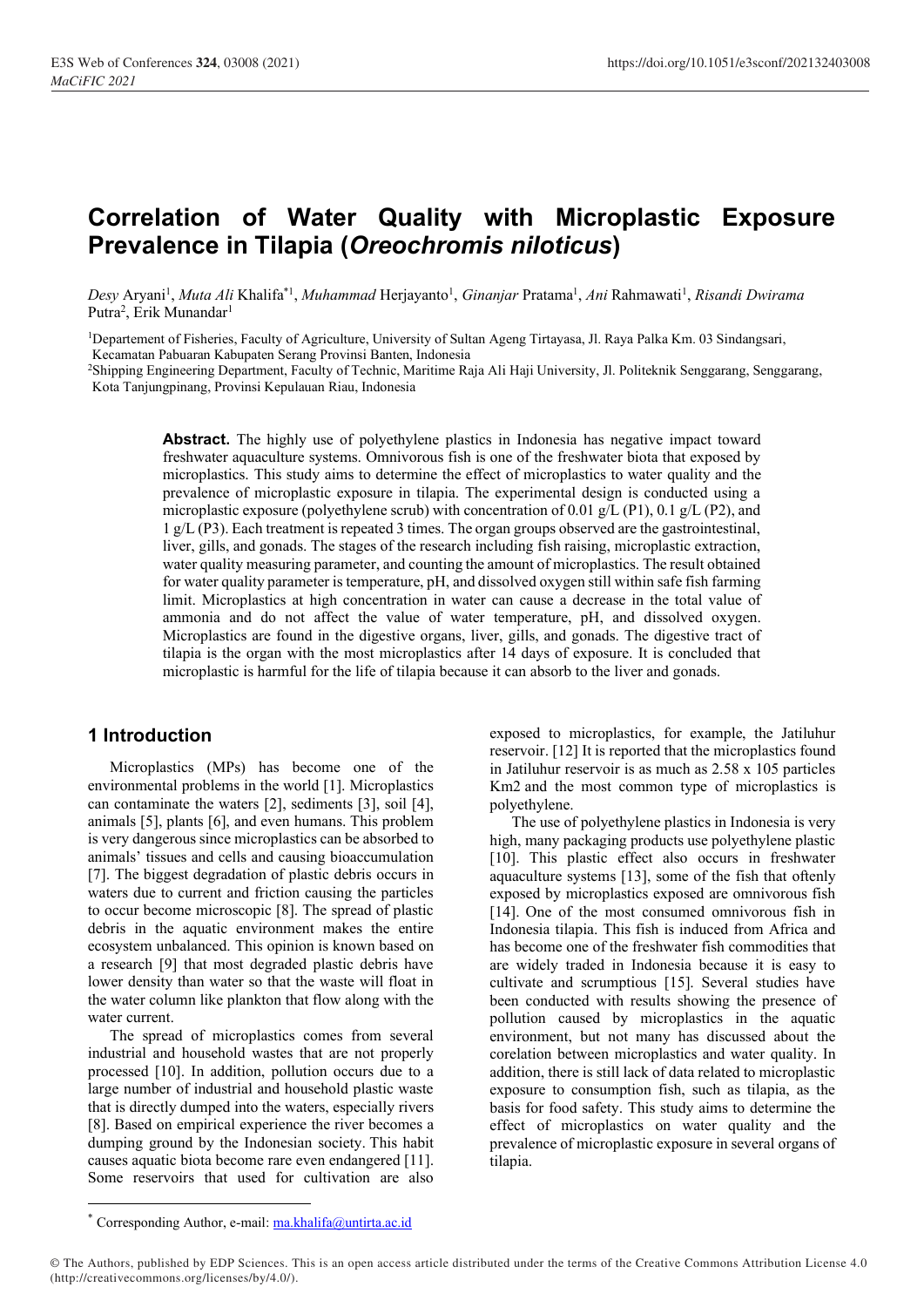# **2 Materials and methods**

# **2.1 Material**

The main material used is tilapia (Oreochromis niloticus) from fish farmers in the region Pandeglang, Banten. Other materials used are distilled water, polyethylene scrub (Ningbo Sanbang Home Products Co. Ltd), OH (Merck), and H2O2 (Merck). Pisciculture used an aquarium of 12 pieces sized 100 L. The instruments used are a microscope (Olympus CX-21), multitester for measurement DO and temperature (Lutron DO-5510), pH Meter (PCE-PHD  $1$ ), and ammonia test-kit (TETRA Ammonia Test).

# **2.2 Methods**

This research is done in several stages, the first is fish treatment, water quality parameter measurement, microplastics extraction, number of microplastics calculation and the last is data analysis. The research design is experimental.

# **2.3 Research design**

This study is an experimental study with randomized block design. The treatment given wass the difference of polyethylene microplastics scrub concentration, P1 with a microplastic concentration of 0.01 g/L, P2 with a microplastic concentration of 0.1 g/L, and P3 with a microplastic concentration of 1 g/L. The organ groups observed were the gastrointestinal, liver, gills, and gonads. Each treatment was repeated 3 times. The experimental unit used is one aquarium. Each aquarium is filled with water as much as 60 L with two rock aerators to maintain dissolved oxygen. Every aquarium used 5 tilapia fish with initial weight between 48 to 64 grams.

#### **2.4 Pisciculture**

Pisciculture is carried out to control the environmental condition during the experiment and ensure the survival fish obect which consist of two stages. Fish were acclimatized for 14 days with commercial feed 2 times a day on ad satiation. Water replacement and fish manure collection (by siphoning 10% of the container volume). After being acclimatizated the fish were tested by sprinkled microplastics on the water surface. The test was done for 14 days with the same feeding pattern as the acclimatization process. There was no water replacement and fish manure collection during the process. Water only added if reduction occured due to evaporation process.

During the 14 days of testing if fish die, the fish immediately dissected to collect the samples of the observed organs (gills, liver, gonads, and gastrointestinal). On the 14th day all fish were slaughtered and dissected to collect samples of the target organs. Organ samples then extracted to obtain microplastics contained on it. The surgery was also

carried out on fish that were not given microplastic treatment in purpose of comparison. [16].

## *2.4.1 Water quality measurement*

The water quality parameter measured were dissolved oxygen, temperature, pH, and ammonia [17]. These parameters are water quality measuring standard for aquaculture. Dissolved oxygen, temperature, and pH measurements are tested every day in each aquarium to ensure that the water is still within the normal range for the fish life. The total ammonia parameter was measured at the beginning until the end of treatment.

# *2.4.2 Microplastic extraction*

The fish were dissected and taken for gills, gastrointestinal, gonads, and liver, then each of the fish organs are placed in a test tube. The organs that have separated then added 10% KOH solution until submerged (approximately 3 times of tissue volume) to destroy fish organs (organic matter). The test tube containing fish organs and 10% KOH solution was covered with aluminum foil and allowed to stand for 48 hours at normal temperature. If in the first incubation period there are still fish organs that are not yet dissolved, then added 10% KOH solution again until fully dissolved, continue with homogenization using a stirrer and left for 24 hours [18]. After the organ is destroyed then filtered using Whatman paper 42 which already contains the sample, closed and coated with aluminum foil, then dried in the oven at 70ºC for 24 hours for identification process [19].

#### *2.4.3 Calculation of the number of microplastics*

The identification process was carried out using a microscope with 4 x 10 magnification [19]. The sample on Whatman 42 paper that has been dried was transferred to petri dish for identification. The microplastics in the petri dish divided into 4 or more parts for ease of observation. The petri dish placed on the object table, then set the macrometer and micrometer to focus the object. After obtaining the microplastic image, the next step is to calculate the number of microplastics in each organ [20].

#### *2.4.4 Data analysis*

Water quality data (DO, pH, and temperature) are presented in the form of line graphs. Data were analyzed descriptively by comparing the measurement results of each parameter in each treatment. Parameter data for Total Ammonia (mg/L) is presented in the form of changes in Total Ammonia value (∆TA), with the formula:

 $\Delta TA = TA$  (after) – TA (before)

The value of ∆TA is plotted in a scatter diagram with the value of the concentration of microplastics according to treatment  $(0,01 \text{ g/L}; 0,1 \text{ g/L} \text{ dan } 1 \text{ g/L}).$ Relationship between microplastic concentration and ∆TA value analyzed using a linear regression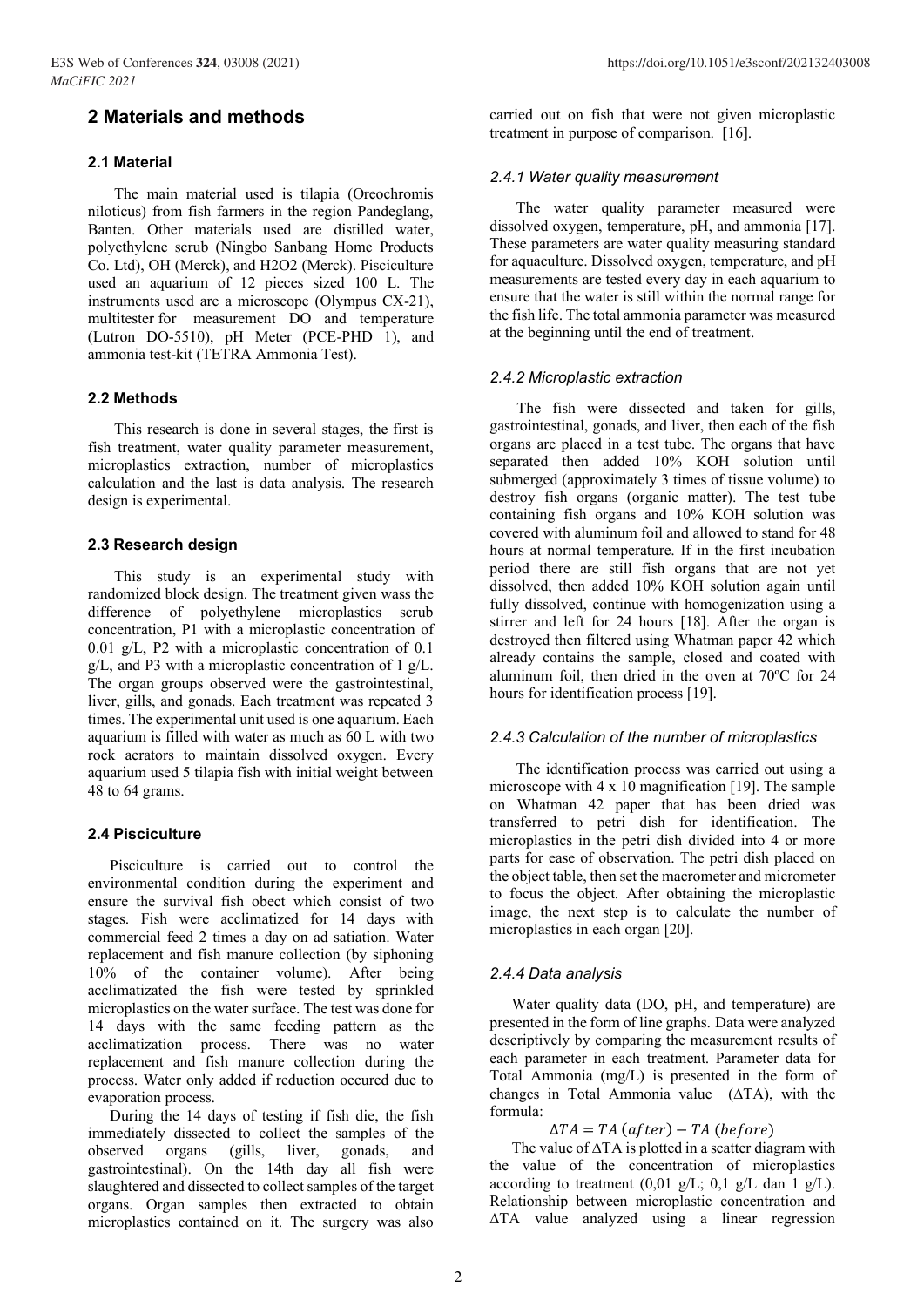model. Data on the average number of microplastics in target organs were analyzed using a two-factor analysis of variance with replication. Factor difference in microplastic concentration as treatment and target organ factors as group observed data. After that, the data was further tested using the Least Significance Different method (Fisher's LSD test) [21]. To determine the target organ for MP (microplastic percentage) accumulation calculate by the formula:

> Microplastic percentage = Microplastic value in the organ  $\sum$  Microplastic value in the organ 100%

The greater the percentage of microplastic in the organ indicates that the organ has the potential to accumulate microplastics.

# **3 Results and Discussion**

## **3.1 Water temperature, pH, and dissolved oxygen**

The parameters of temperature, pH, and dissolved oxygen for all treatments were obtained values corresponding to the life of tilapia. Temperature parameters ranged from 25.80 to 29.27 C (Figure 1), while the pH ranged from 7.21 to 7.77 (Figure 2), and for dissolved oxygen, it ranged from 6.60 to 10.50 mg/L (Figure 3). Average temperature values for P1, P2, and P3 respectively  $27.22 \pm 0.83$  °C,  $27.42 \pm 0.85$  °C, and  $26.99 \pm 0.73$  °C. The average pH values for P1, P2, and P3 respectively 7.51  $\pm$  0.18, 7.47  $\pm$  0.11, and 7.47  $\pm$ 0.16. The average dissolved oxygen values for P1, P2, and P3 respectively were  $7.78 \pm 1.45$  mg/L,  $7.73 \pm 1.55$ mg/L, and  $8.03 \pm 1.43$  mg/L. Based on the average of these three parameters, each treatment was not significantly different. The water quality contained in this study is still suitable for the life of tropical fish, especially for fish temperature, pH, and dissolved oxygen were 26 to 29.5 ºC, 7.20 to 7.75, 5.9 to 10.2 mg/L for each. This also shows that the presence of microplastics does not affect the parameters of temperature, pH, and dissolved oxygen. According to [22], the average water quality for tropical freshwater fish at temperature about 26 to 30 ºC, pH ranges from 5.0 to 8.5, dissolved oxygen is 3.0 to 7.5 mg/L.

Temperature is a physical parameter that affects the metabolic process of a living organism. Significant temperature changes can affect consumption level [23], stress level even mortality [24]. In this study, there was no significant temperature change, this was indicated by the active movement of tilapia, the feeding process, and fish were staying alive during the observation. The temperature value is in the suitable conditions for the survival of tilapia. The presence of microplastics for 14 days of observation did not affect the water temperature (figure 1). However, the increasing temperature can increase the concentration of microplastics in fish exposed to microplastics [25].

pH levels for each treatment show that no significant difference in this study. The presence of microplastic does not affect to pH in water either. Fluctuation in pH result from the changes of the rate of photosynthesis in response to daily photoperiod. As carbon dioxide accumulates in the water during the night, the pH falls [26]. The ideal pH range for freshwater aquaculture should range between 6.5 and 7.0, although a pH range of 6.1 to 8.0 is also considered suitable for survival [27].

Based on the results of this study, the presence of microplastics does not affect dissolved oxygen in water, but dissolved oxygen is needed for various forms of life including animals and plants in the waters. The use of dissolved oxygen for respiration in water is similar to the land organism. Aquatic animals have their mechanism in obtaining oxygen for respiration through their gills, while aquatic plants and phytoplankton require dissolved oxygen for respiration when there is no light for photosynthesis. The dissolved oxygen in water body increases because of the number of phytoplankton increases during algal photosynthesis on the day [28]. It is an important parameter in assessing water quality because of its effect on organisms living in water body. The dissolved oxygen levels that is too high or too low can harm aquatic life and affect water quality. [29] stated that low DO levels adversely affect fish growth and feed. When DO decreases from 6.5 to 3.0 or 1.5 mg/l the fish growth and feed consumption is reduced as same as utilization and innate immunity while fish performance increased significantly with the decrease of fish density that indicating stress [30].



**Fig. 1.** Temperature change during treatment



**Fig. 2.** pH change during treatment.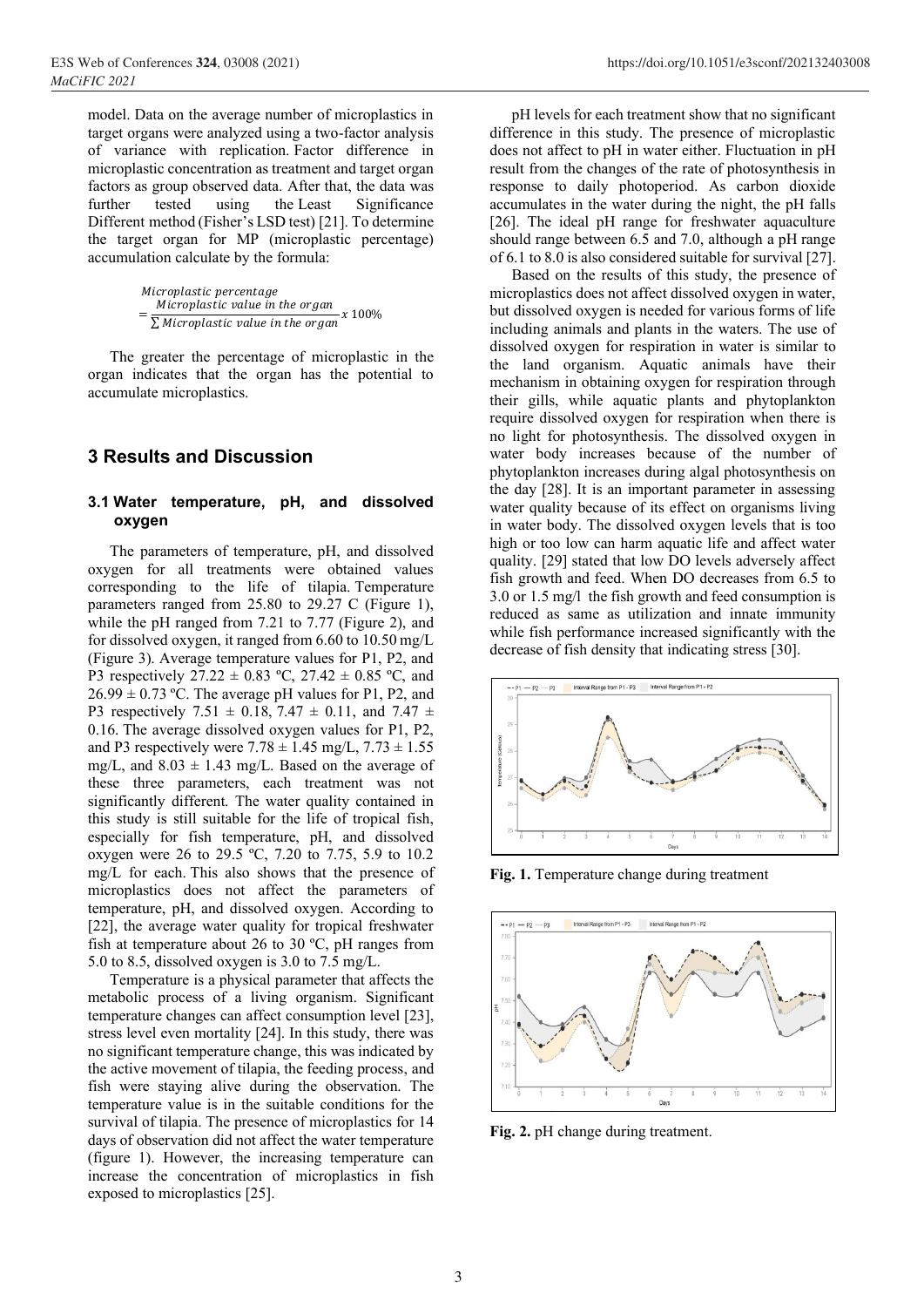

**Fig. 3.** Dissolved oxygen change during treatment.

The aquarium used rock aerator to maintain dissolved oxygen concentration during the research. Therefore, different concentrations of microplastic did not affect dissolved oxygen. The aquarium is placed in the room avoided from sunlight so the water temperature is likely similar although different microplastic concentration added. Water pH is influenced by temperature and dissolved oxygen and makes the pH value allows the same indication. Different symptoms will happen in total ammonia concentration correlated with microplastic concentration.

#### **3.2 Concentration relationship with total ammonia**

In this study, the result of the total ammonia at the beginning of the measurement in each treatment were  $2.08 \pm 1.59$  mg/L for P1,  $2.00 \pm 0.87$  mg/L for P2, and  $2.50 \pm 0.87$  mg/L for P3. At the end of the measurement in each treatment that is  $0.17 \pm 0.14$  mg/L for P1,  $0.17 \pm$ 0.14 mg/L for P2 and 0 mg/L for P3. The results obtained are in the form of a linear line that shows the more concentration of microplastics given for 14 days of the treatment the total ammonia is decreased (Figure 4).

Ammonia is one of the parameters of water quality that is very influential on aquaculture activities. Ammonia is an important aspect because it can affect the survival of an organism. Microplastics do not have a direct effect on ammonia in the waters, because they are abiotic components that are difficult to decompose. Microplastics are known to decompose due to physical influences and less by decomposing bacteria [31]. The total ammonia in this study has decreased because microplastics contained in freshwater will become a home for nitrogen-decomp [9]. This statement reinforced by [32], that there is nitrogen degradation using a plastic biofilter form of scrub is 26.3%. The function of microplastics becomes a home for bacteria to degrade the total ammonia in water environment. In another study, it was shown that the transfer rate of nitrite and ammonia with the addition of microplastics (polyvinyl chloride) decreased according to the given concentration [33]. As in this study, the higher concentration the lower the ammonia value. However, this condition is also unideal for other livings because microplastics can enter tissues and cells, causing potential damage in tissues and cells even death [7].



**Fig. 4.** Microplastic concentration relationship with total ammonia

#### **3.3 Number of microplastics in organs**

The number of microplastics exposure in the fish gastrointestinal fish has the highest value than other organs in all treatments (Figure 5). In the P3 treatment with a microplastic concentration of 1 g/L, the value was  $3.11 \pm 0.54$  L-1, while for P2 it is  $2.87 \pm 0.30$  L-1 and for P1 it is  $2.19 \pm 0.37$  L-1. The value of microplastics in the gills at P1, P2, and P3 is  $1.48 \pm 0.25$  L-1,  $1.74 \pm 0.22$ L-1, and  $2.37 \pm 0.47$  L-1, respectively (Figure 5). Microplastics exposure in liver respectively 1.06  $\pm$ 0.06 L-1 (P1),  $1.38 \pm 0.35$  L-1 (P2),  $2.35 \pm 0.59$  L-1 (P3). Microplastics exposure in gonads respectively  $1.12 \pm 0.26$  L-1 (P1),  $1.47 \pm 0.37$  L-1 (P2),  $1.71 \pm 0.61$ L-1 (P3) (Figure 5). Microplastics were accumulated in tilapia are spread to several organs, those are gastrointestinal (78,9%) > gill (10,3 %) > liver (6,6%) > gonad (4,2%) (Figure 6). This shows that microplastics in the aquatic environment enter to gastrointestinal through feeding.

The number of microplastics exposure in the gastrointestinal of fish has the highest value than other organs in all treatments (Figure 5). The gastrointestinal in Fish has high potential for exposure to microplastics that enter through the mouth, the gastrointestinal then accumulated in the body of tilapia [14]. According to [16] the higher concentration of microplastics in the waters the more fish will be exposed to microplastic. This is following the number of microplastic exposure found in the gastrointestinal.

In the gill, the microplastic is smaller than the gastrointestinal because the gills are not designed to absorb food but oxygen, which is used for fish respiratory [34]. This situation has the potential for microplastic adsorption into the tissue and blood so it will spread throughout the body and cause tissue damage [35]. In gills the microplastics can attach to mucus membranes. Microplastics enter the gills through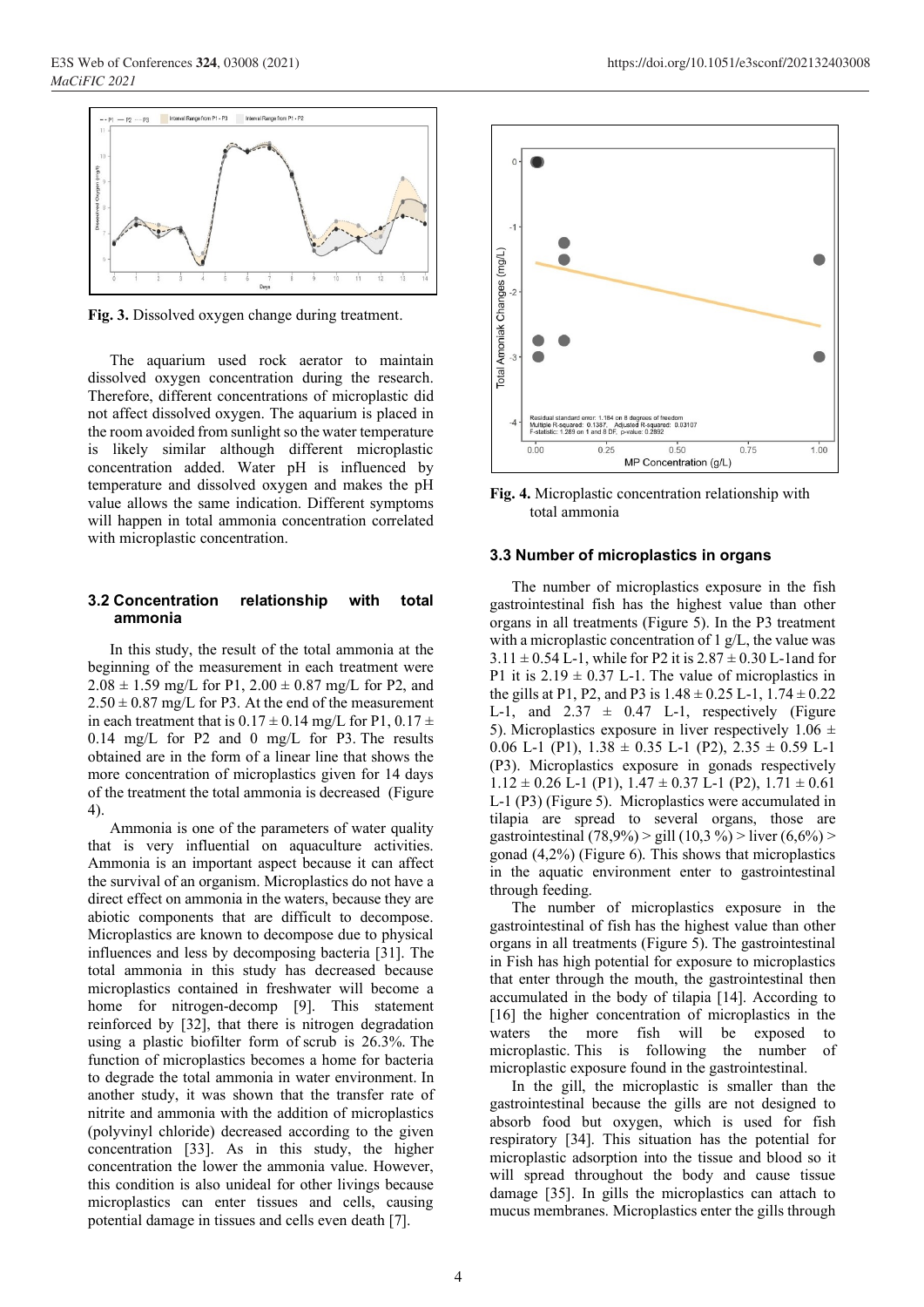the cavity which is then filtered and settles in the layer due to the presence of mucus [36]. The presence of this mucus is due to stimulation of the fish body as means of self-defense [37]. The number of microplastics in the gills also follows the given microplastic concentration.

This situation is harmful for the survival of the fish because microplastics exposure can damage fish tissue and can even enter cells by sizes up to 70 μm [38]. Based on the research [39], obtained that all tilapia juvenile organs are microplastics exposed. It may cause anemia, impaired liver metabolism, biochemical disorders [35], and inhibition of AChE activity in the brain [7].



**Fig. 5.** The number of microplastics in tilapia organs



**Fig. 6.** Microplastic percentage

# **4 Conclusion**

Microplastics at high concentrations in water cause the decrease in the total value of ammonia and do not affect the value of water temperature, pH, and dissolved oxygen. Microplastics were found in the digestive organs, liver, gills, and gonads. The digestive tract of tilapia is the organ with the most microplastics after 14 days of exposure. We would like to thank the Institute for Research and Community Service, University of Sultan Ageng Tirtayasa (LPPM-UNTIRTA) that has provided research grants under the "Penelitian Dosen Pemula (PDP)". Our gratitude also goes to the entire team of the Water Resources Management Laboratory and Aquaculture Laboratory, University of Sultan Ageng Tirtayasa, EA Solahudin, EM Rizki, W

Halwatiyah, H Istiqomah, H Maharani, and H Wahyudin for the assistance during the research.

# **References**

- 1. F.S. Hamid, M.S. Bhatti, N. Anuar, N. Anuar, P. Mohan, A. Periathamby. Waste Manag Res. 36, 10 (2018)
- 2. K. Jabeen, L. Su, J. Li, D. Yang, C. Tong, J. Mu, H. Shi. Environ Pollut. 221 (2017)
- 3. A.A. Manalu, S. Hariyadi, Y. Wardiatno. AACL Bioflux. 10, 5 (2017).
- 4. J. Zhu, Q. Zhang, Y. Li, S. Tan, Z. Kang, X. Yu, W. Lan, L. Cai, J. Wang, H. Shi. Sci Total Environ. 658 (2019).
- 5. J.F. Provencher, J. Ammendolia, C.M. Rochman, M.L. Mallory. Environ Rev. 27, 3 (2019).
- 6. M.C. Rillig, A. Lehmann, A.A. de Souza Machado, G. Yang. New Phytol. 223, 3 (2019).
- 7. T. Miranda, L.R. Vieira, L. Guilhermino. Int J Environ Res Public Health. 16, 16 (2019).
- 8. J.R. Jambeck, R. Geyer, C. Wilcox, T.R. Siegler, M. Perryman, A. Andrady, R. Narayan, K.L. Law. Science. 347, 6223 (2015).
- 9. X. Chen, X. Chen, Y. Zhao, H. Zhou, X. Xiong, C. Wu. Sci Total Environ. 719 (2020).
- 10. Y.A. Hidayat, S. Kiranamahsa, M.A. Zamal. AIMS Energy. 7, 3 (2019).
- 11. S. Ziajahromi, A. Kumar, P.A. Neale, F.D.L Leusch. Sci Total Environ. 671 (2019).
- 12. A.H. Ramadan, E. Sembiring. E3S Web of Conferences. 4 (2020).
- 13. C. Pinheiro, U. Oliveira, M. Vieira. J Aquac Mar Biol. 5, 6 (2017).
- 14. F.R. Khan, Y. Shashoua, A. Crawford, A. Drury, K. Sheppard, K. Stewart, T. Sculthorpe. Toxics. 8, 2 (2020).
- 15. M.M. Dey, M.V. Gupta. Aquac Econ Manag. 4 (2000).
- 16. B. Jovanović, K. Gökdağ, O. Güven, Y. Emre, E.M. Whitley, A.E. Kideys. Mar Pollut Bull. 130 (2018).
- 17. F. Simões, dos S., A.B. Moreira, M.C. Bisinoti, S.M.N. Gimenez, M.J.S Yabe. 8, 5 (2008).
- 18. I.L.N. Bråte, R. Hurley, K. Iversen, J. Beyer, K.V. Thomas, C.C. Steindal, N.W. Green, M. Olsen, A. Lusher. Environ Pollut. 243 (2018).
- 19. J.S. Silva-Cavalcanti, J.D.B. Silva, E.J. de França, M.C.B. de Araújo, F. Gusmão. Environ Pollut. 221 (2017).
- 20. J. Li, X. Qu, L. Su, W. Zhang, D. Yang, P. Kolandhasamy, D. Li, H. Shi. Environ Pollut. 214 (2016).
- 21. H. Finner. Ann Stat. 27, 1 (1999).
- 22. M.E. Azim, D.C. Little. Aquaculture. 283 (2008).
- 23. O. Iwaliye, G.K. Moodley, V.R.A. Deborah. Ocean Science Journal. 56, 2 (2021).